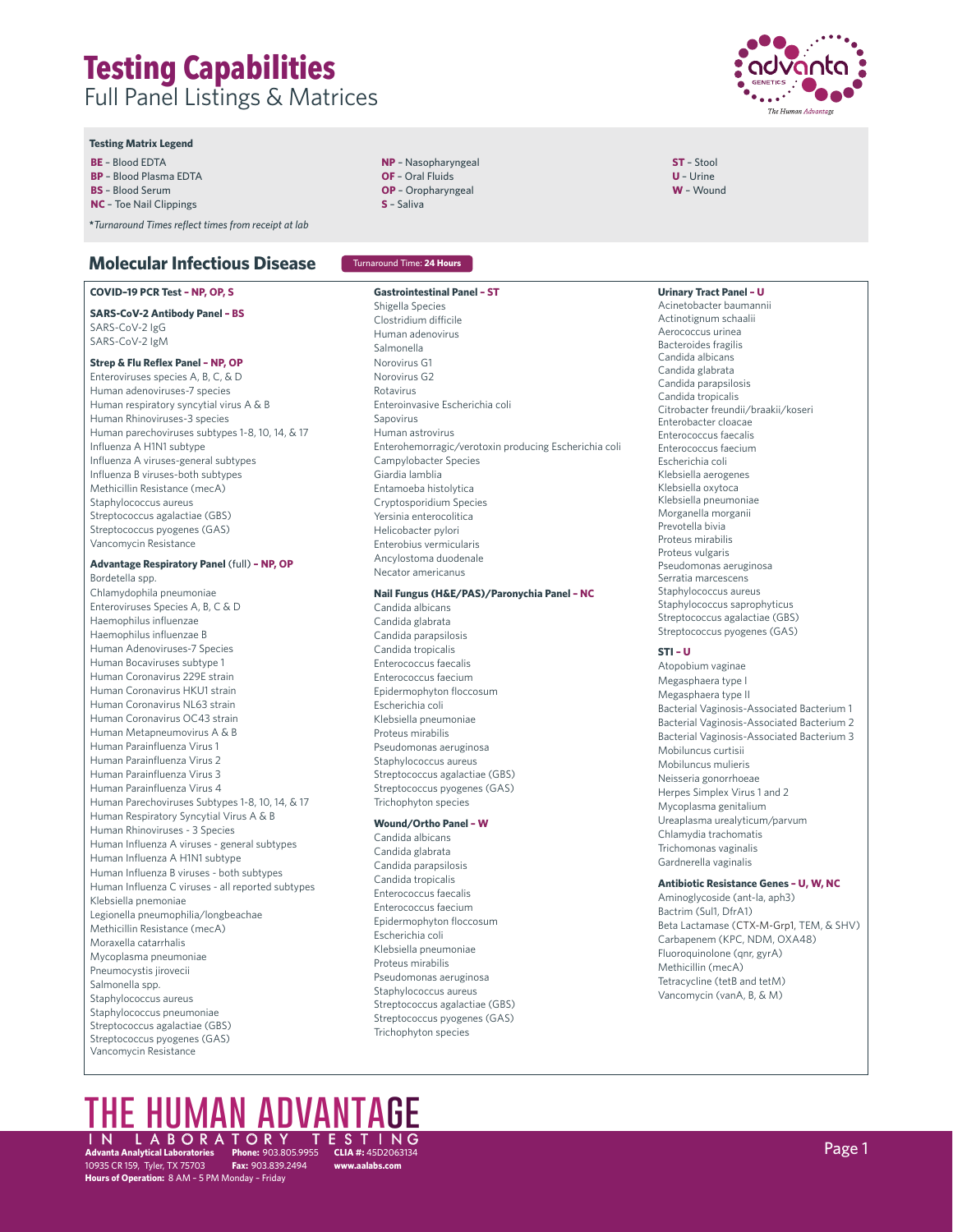

**ST** – Stool **U** – Urine **W** – Wound

#### **Testing Matrix Legend**

- **BE** Blood EDTA
- **BP** Blood Plasma EDTA
- **BS** Blood Serum
- **NC** Toe Nail Clippings

**U, OF, BP**

**\****Turnaround Times reflect times from receipt at lab*

### **Toxicology** Turnaround Time: **48 Hours**

| U, Ur, BP                           |                                       |
|-------------------------------------|---------------------------------------|
| Alcohol                             | <b>Methamphetamine D&amp;L Isomer</b> |
| Ethyl Glucuronide                   |                                       |
| Ethyl Sulfate                       | <b>Opiates &amp; Opioids</b>          |
| <b>Alkaloids &amp; Cannabinoids</b> | Buprenorphine<br>Codeine              |
| Cotinine                            | Dextromethorphan                      |
| Nicotine                            | Dextrorphan                           |
| <b>THC</b>                          | Dihydrocodeine                        |
| <b>Anti-epileptics</b>              | <b>EDDP</b>                           |
| Gabapentin                          | Fentanyl                              |
| Pregabalin                          | Hydrocodone                           |
|                                     | Hydromorphone                         |
| <b>Antidepressants</b>              | Meperidine                            |
| Amitriptyline                       | Methadone                             |
| Clozapine                           | Mitragynine                           |
| Desipramine                         | Morphine                              |
| Doxepin                             | Naloxone                              |
| Fluoxetine                          | Naltrexone                            |
| Imipramine                          | Norbuprenorphine                      |
| Nortriptyline                       | Norfentanyl                           |
| Paroxetine                          | Norhydrocodone                        |
| Risperidone                         | Normeperidine                         |
| Venlafaxine                         | Normorphine                           |
| <b>Barbiturates</b>                 | Noroxycodone                          |
| Amobarbital                         | Noroxymorphone                        |
| Butabarbital                        | O-Desmethyl-Cis-Tramadol              |
| Butalbital                          | Oxycodone                             |
| Pentobarbital                       | Oxymorphone                           |
| Phenobarbital                       | Tapentadol                            |
| Secobarbital                        | Tramadol                              |
| <b>Benzodiazepines/Sedatives</b>    | <b>Stimulants</b>                     |
| 7-Aminoclonazepam                   | Alpha-PVP                             |
| 7-Aminoflunitrazepam                | Amphetamine                           |
| Alpha-OH-Alprazolam                 | <b>MDA</b>                            |
| Alprazolam                          | <b>MDEA</b>                           |
| Chlordiazepoxide                    | <b>MDMA</b>                           |
| Clonazepam                          | <b>MDPV</b>                           |
| Desalkylflurazepam                  | Mephedrone                            |
| Diazepam                            | Methamphetamine                       |
| Flunitrazepam                       | Methylone                             |
| Flurazepam                          | Methylphenidate                       |
| Lorazepam                           | Phentermine                           |
| Nordiazepam                         | Ritalinic Acid                        |
| Oxazepam                            | <b>Muscle Relaxants</b>               |
| Temazepam                           | Carisoprodol                          |
| Triazolam                           | Cyclobenzaprine                       |
| <b>Illicits</b>                     | Meprobamate                           |
| 6-MAM                               |                                       |
| Benzoylecgonine                     | <b>Sedative Hypnotics</b><br>Zaleplon |
| Ketamine                            | Zolpidem                              |
| Norketamine                         | Zolpidem Phenyl-4-Carboxylic Acid     |
| Phencyclidine                       | Zopiclone                             |

**NP** – Nasopharyngeal **OF** – Oral Fluids **OP** – Oropharyngeal **S** – Saliva

# **the human advantage**  IN LABORATORY TESTING<br>Advanta Analytical Laboratories Phone: 903.805.9955 CLIA #: 45D2063134 Page 2008 Page 2008 Page 2008 Page 2008

**Advanta Analytical Laboratories Advanta Analytical Laboratories Phone:** 903.805.9955<br>10935 CR 159, Tyler, TX 75703 **Fax:** 903.839.2494 **Hours of Operation:** 8 AM – 5 PM Monday – Friday

**CLIA #:** 45D2063134 **www.aalabs.com**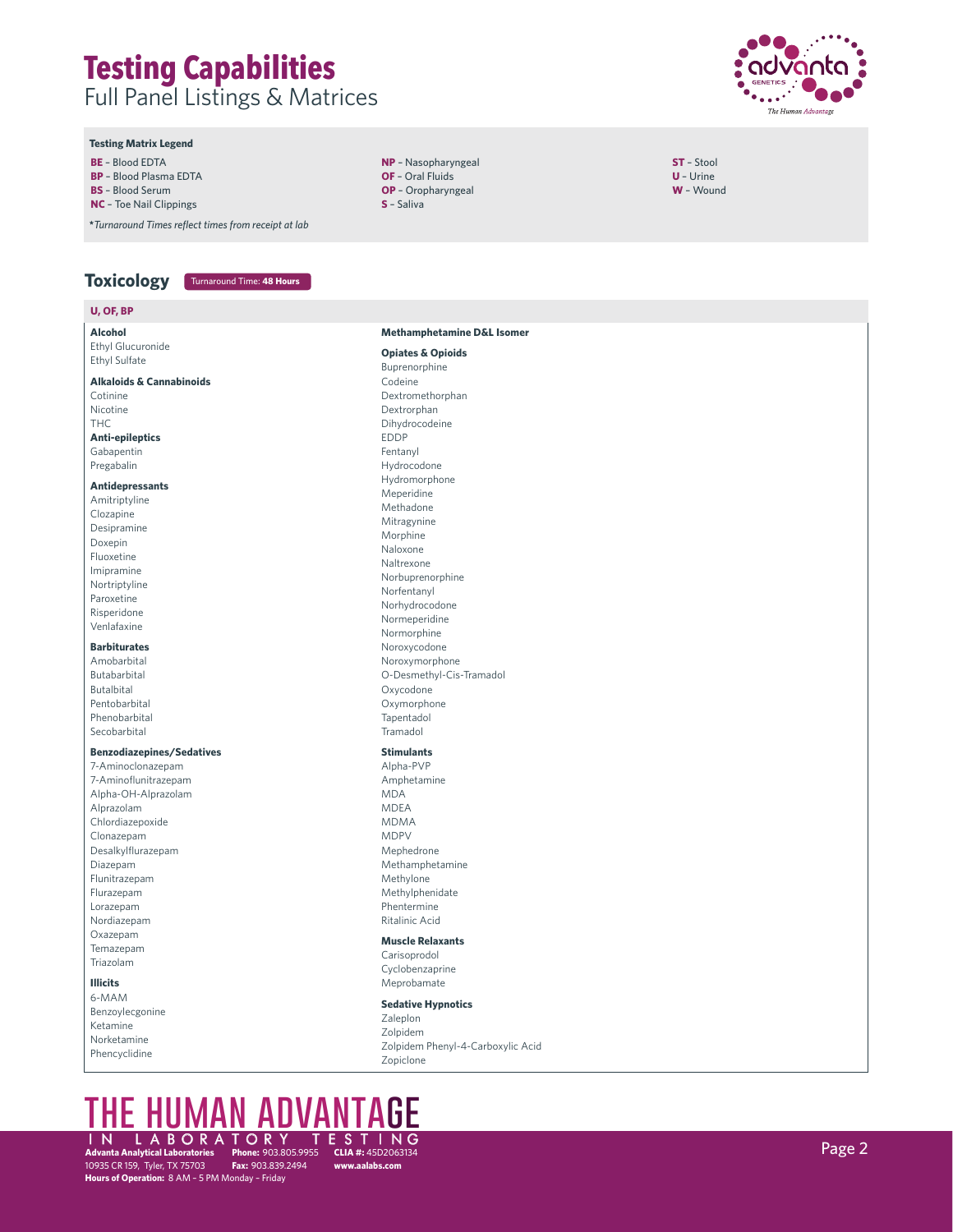

**ST** – Stool **U** – Urine **W** – Wound

#### **Testing Matrix Legend**

- **BE** Blood EDTA
- **BP** Blood Plasma EDTA
- **BS** Blood Serum
- **NC** Toe Nail Clippings

**\****Turnaround Times reflect times from receipt at lab*

# **Carrier Screening**

Turnaround Time: **3–5 Days**

**NP** – Nasopharyngeal **OF** – Oral Fluids **OP** – Oropharyngeal **S** – Saliva

#### **Cystic Fibrosis – BE** 1717-1G>A\* (c.1585-1G>A) 1898+1G>A\* (c.1766+1G>A) 2184delA\* (c.2052del) 2184insA (c.2052dup) 2789+5G>A\* (c.2657+5G>A) 3120+1G>A\* (c.2988+1G>A) 3272-26A>G (c.3140-26A>G) 3659delC\* (c.3528del) 3849+10kbC>T\* (c.3718-2477C>T) 621+1G>T\* (c.489+1G>T) 711+1G>T\* (c.579+1G>T) A455E\* (c.1364C>A) D1152H (c.3454G>C) F508del\* (c.1521\_1523del) G542X\* (c.1624G>T)

G85E\* (c.254G>A) I507del\* (c.1516\_1518del) L206W (c.617T>G) N1303K\* (c.3909C>G) P5L (c.14C>T) PolyT (c.1210-12T[5\_9]) PolyTG (c.1210-34TG[10\_12]) R1070Q (c.3209G>A) R1162X\* (c.3484C>T) R117H\* (c.350G>A) R334W\* (c.1000C>T) R347H (c.1040G>A) R347P\* (c.1040G>C) R553X\* (c.1657C>T) R560T\* (c.1679G>C) S945L (c.2834C>T) W1282X\* (c.3846G>A)

2183AA>G (c.2051\_2052delAAinsG)

1154insTC (c.1019\_1020dup) 1548delG (c.1418del) 1677delTA (c.1545\_1546del) 1811+1.6kbA>G (c.1680-886A>G) 1898+5G>T (c.1766+5G>T) 2789+2insA (c.2657+2\_2657+3insA) 3876delA (c.3744del) 3905insT (c.3773dup) 394delTT (c.262\_263del) A559T (c.1675G>A) E60X (c.178G>T) F311del (c.935\_937del, c.933\_935del) G970D (c.2909G>A) I618T (c.1853T>C) M1101K (c.3302T>A) P67L (c.200C>T) Q493X (c.1477C>T)

1078delT (c.948del)

Q890X (c.2668C>T) R1066C (c.3196C>T) R1070W (c.3208C>T) R1158X (c.3472C>T) R117C (c.349C>T) R352Q (c.1055G>A) R75X (c.223C>T) S549N (c.1646G>A) V456A (c.1367T>C) V520F (c.1558G>T) Y1092X (c.3276C>A, c.3276C>G) Y122X (c.366T>A) **Spinal Muscular Atrophy – BE** SMN1 SMN2 **Fragile X – BE** FMR1

### **Microbiology**

G551D\* (c.1652G>A) G622D (c.1865G>A)

Turnaround Time: **2–7 Days**

**Microbiological Cultures with Antimicrobial Susceptibility – U, W** Urine

Wound

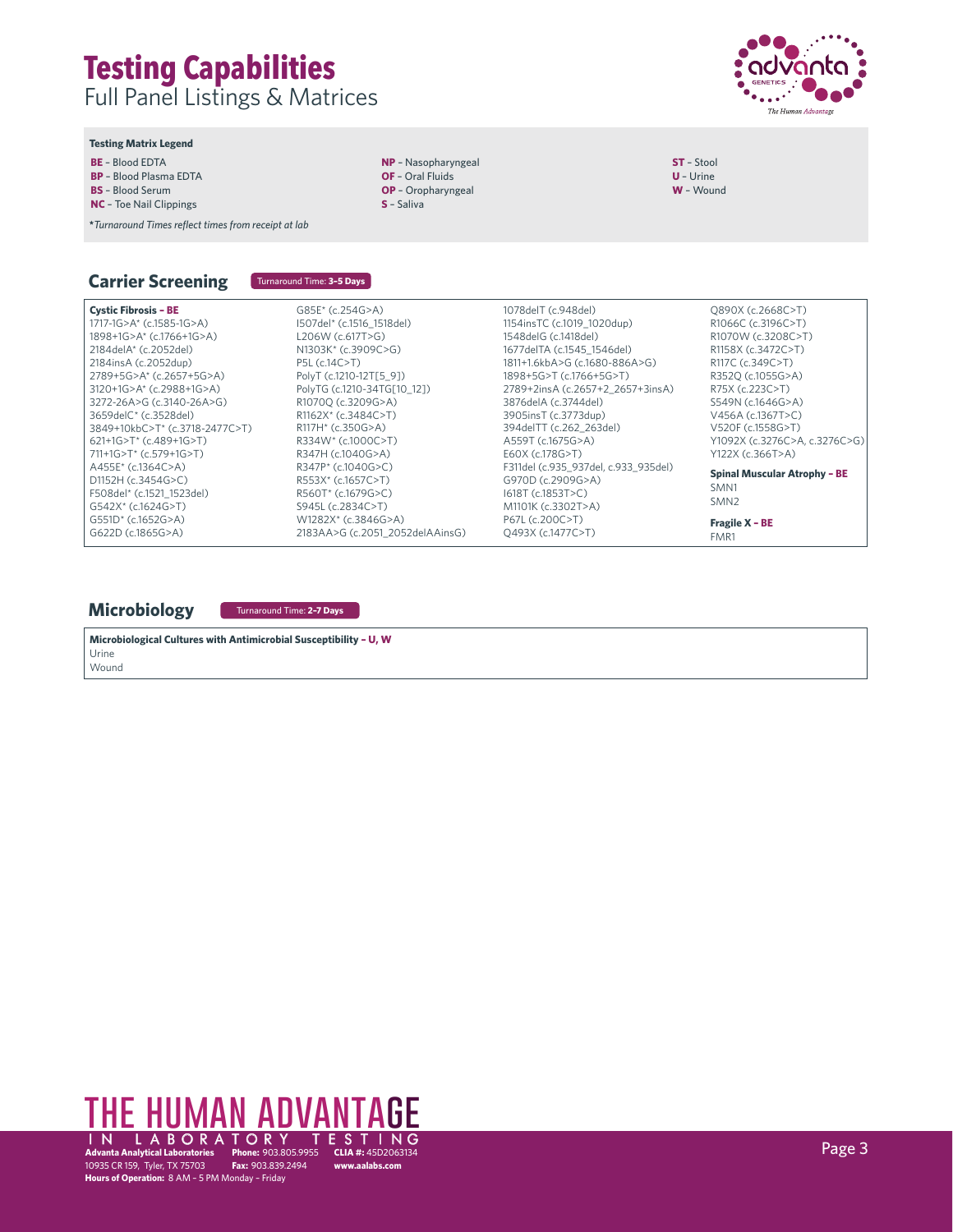

#### **Testing Matrix Legend**

- **BE** Blood EDTA
- **BP** Blood Plasma EDTA
- **BS** Blood Serum
- **NC** Toe Nail Clippings

**\****Turnaround Times reflect times from receipt at lab*

# **Chemistry** Turnaround Time: **24 Hours**

Albumin BCP Alk Phosphatase

Cholesterol CO2

Creatinine Kinase

ALT Ammonia Amylase AST Calcium Cannabinoids

**BS**

### **NP** – Nasopharyngeal **OF** – Oral Fluids

- **OP** Oropharyngeal
- **S** Saliva
- **ST**  Stool **U** – Urine **W** – Wound
- Cardiac CRP High Sensitivity Creatinine (JAFFE) Digoxin Direct Billi Direct LDL Glucose HCL Reference Hemoglobin A1c **BE** Icterus Iron LDH Lipase Lipemia Magnesium Enzymatic Phosphorus Potassium Prealbumin Rheumatoid Factor (RF) Sodium Total Bilirubin Total Protein Transferrin Triglycerides Ultra HDL Unsaturated Iron-Binding Capacity (UIBC) Urea Nitrogen Uric Acid Urine/CSF Protein

### **ImmunoAssay**

Turnaround Time: **24 Hours**

| <b>BS</b>     |                  |                                     |
|---------------|------------------|-------------------------------------|
| <b>AFP</b>    | Estradiol        | SARS -CoV-2 IgG II                  |
| "Anti-HBc     | Ferritin         | SARS-CoV-2 IgG                      |
| (Total CORE)" | Folate           | SARS-Cov-2-Ig                       |
| "Anti-HBc IgM | Free PSA         | SHBG (Sex Hormone Binding Globulin) |
| Anti-TPO      | Free T3          | Syphilis                            |
| $(CORE-M)''$  | Free T4          | Testosterone                        |
| "Anti-HBs     | <b>FSH</b>       | <b>Total PSA</b>                    |
| (AUSAB)"      | HAVAB IgG        | Total T3                            |
| Anti-HCV      | <b>HAVAB</b> IgM | Total T4                            |
| <b>BhCG</b>   | HBsAg Qual       | <b>TSH</b>                          |
| <b>CEA</b>    | HIV Ag/Ab Combo  | T-Uptake                            |
| <b>CKMB</b>   | Homocysteine     | Vitamin B12                         |
| Cortisol      | Progesterone     | Vitamin D                           |
| <b>DHEAS</b>  | Prolactin        |                                     |

# **Complete Blood Count (CBC)** Turnaround Time: **24 Hours**

### **BE**

White Blood Cells (WBC) Neutrophils (%) Lymphocytes (%) Monocytes (%) Eosinophils (%) Basophils (%) Red Blood Cells (RBC) Hemoglobin (HGB) Hematocrit (HCT) Mean Cell Volume (MCV) Red Cell Distribution Width (RDW) Platelets (PLT) Mean Platelet Volume (MPV)

# **CLIA #:** 45D2063134 **www.aalabs.com** THE HUMAN ADVA IN LABORATORY TESTING<br>Advanta Analytical Laboratories Phone: 903.805.9955 CLIA #: 45D2063134 Page 4 Page 4 Page 4 Page 4 Page 4 Page

**Advanta Analytical Laboratories Advanta Analytical Laboratories Phone:** 903.805.9955<br>10935 CR 159, Tyler, TX 75703 **Fax:** 903.839.2494 **Hours of Operation:** 8 AM – 5 PM Monday – Friday